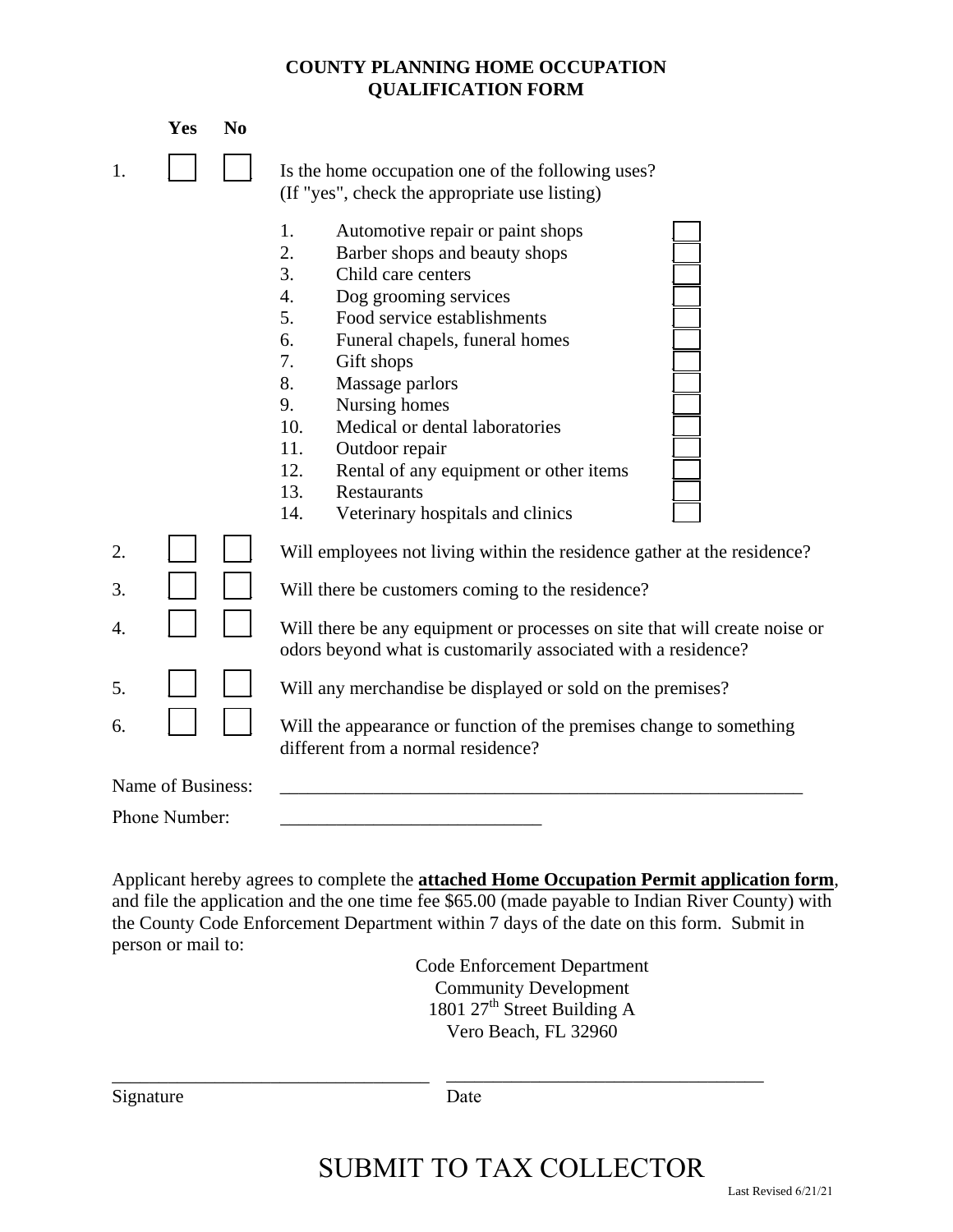## **INDIAN RIVER COUNTY HOME OCCUPATION PERMIT**

CODE ENFORCEMENT DEPARTMENT COMMUNITY DEVELOPMENT 1801 27TH STREET BUILDING A VERO BEACH, FLORIDA 32960 (772) 226-1249

| <b>CHECK ONE:</b> [] New Application [] Change of Location [] Change of Use [] Change of Ownership                                                                                                                             |
|--------------------------------------------------------------------------------------------------------------------------------------------------------------------------------------------------------------------------------|
|                                                                                                                                                                                                                                |
|                                                                                                                                                                                                                                |
| City, State, Zip Code: Call Contract City, State, Zip Code:                                                                                                                                                                    |
| Phone Number: National Accounts of the Contract of the Contract of the Contract of the Contract of the Contract of the Contract of the Contract of the Contract of the Contract of the Contract of the Contract of the Contrac |
|                                                                                                                                                                                                                                |
| Business Address: No. 2014 12:30 12:30 12:30 12:30 12:30 12:30 12:30 12:30 12:30 12:30 12:30 12:30 1                                                                                                                           |
|                                                                                                                                                                                                                                |
|                                                                                                                                                                                                                                |
|                                                                                                                                                                                                                                |
|                                                                                                                                                                                                                                |

#### **PLEASE COMPLETE ALL OF THE FOLLOWING QUESTIONS:**

- 1. Total square footage of livable floor area in the residential structure?
- 2. Total square footage of floor used for the Home Occupation?
- 3. Total number of persons residing in the residence?
- 4. Total number of persons being employed under the proposed home occupation permit?
- 5. Will there be any noise, odor, or other environmental impacts upon surrounding development? If yes, describe nature and extent of such impacts:
- 6. What is the estimated number of vehicle trips per day that will be generated by the Home Occupation use?